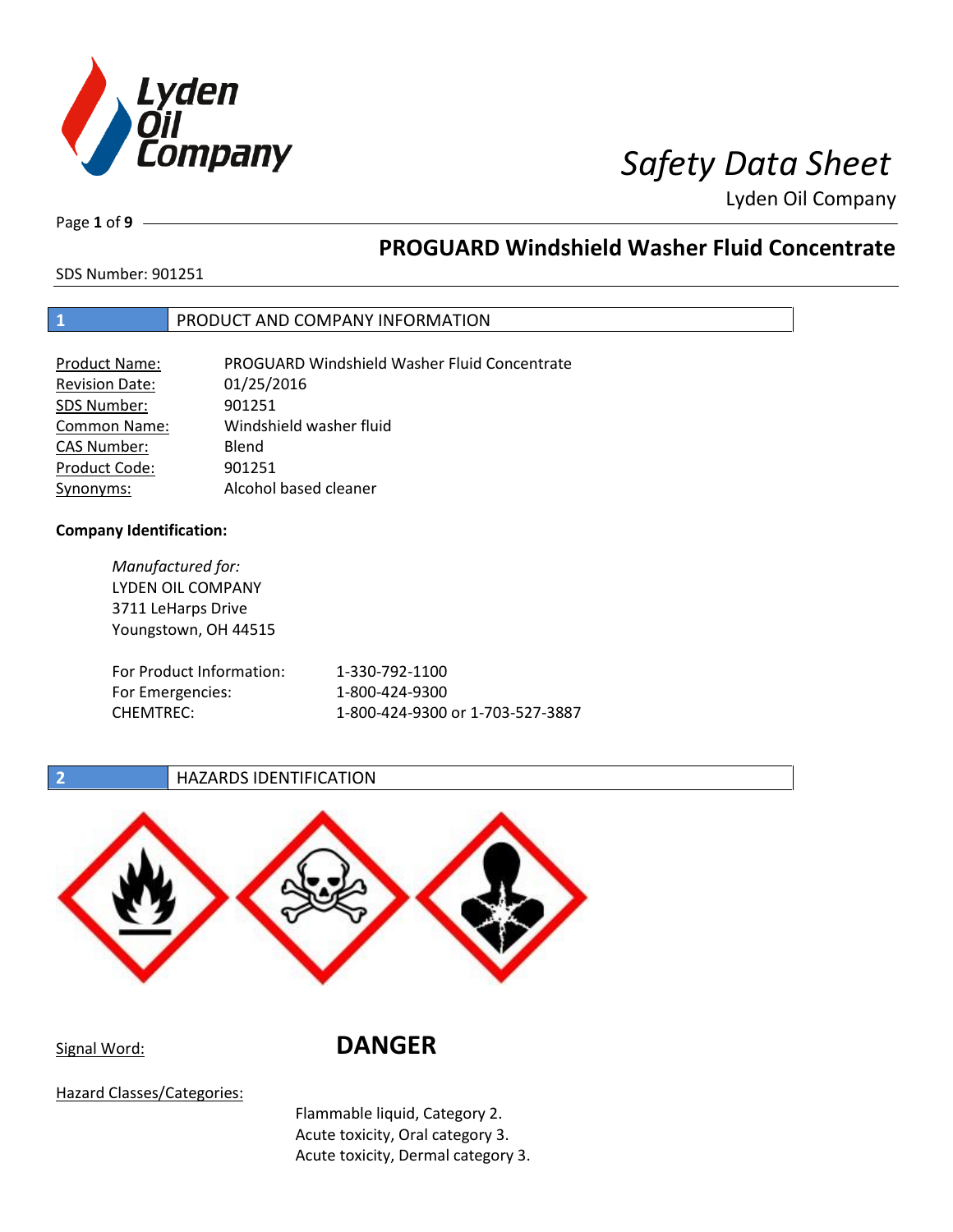

| Page 2 of 9                     |                                                                                |
|---------------------------------|--------------------------------------------------------------------------------|
|                                 | <b>PROGUARD Windshield Washer Fluid Concentrate</b>                            |
| <b>SDS Number: 901251</b>       |                                                                                |
|                                 | Acute toxicity, Inhalation category 3.                                         |
|                                 | Specific target organ toxicity - single exposure, Category 1.                  |
| Hazard Statement(s):            |                                                                                |
|                                 | H225: Highly flammable liquid and vapor.                                       |
|                                 | H301: Toxic if swallowed.                                                      |
|                                 | H311: Toxic in contact with skin.                                              |
|                                 | H331: Toxic if inhaled.                                                        |
|                                 | H370: Causes damage to organs.                                                 |
| <b>Precaution Statement(s):</b> |                                                                                |
|                                 | P101: If medical advice is needed, have product container or label at<br>hand. |
|                                 | P102: Keep out of reach of children.                                           |
|                                 | P103: Read label before use.                                                   |
|                                 | P210: Keep away from heat, hot surfaces, sparks, open flames and               |
|                                 | other ignition sources. No smoking.                                            |
|                                 | P233: Keep container tightly closed.                                           |
|                                 | P240: Ground/bond container and receiving equipment.                           |
|                                 | P241: Use explosion-proof electrical/ventilating/lighting equipment.           |
|                                 | P242: Use only non-sparking tools.                                             |
|                                 | P243: Take precautionary measures against static discharge.                    |
|                                 | P260: Do not breathe dust/fumes/gas/mist/vapors/spray.                         |
|                                 | P264: Wash skin thoroughly after handling.                                     |
|                                 | P270: Do not eat, drink or smoke when using this product.                      |
|                                 | P271: Use only outdoors or in a well-ventilated area.                          |
|                                 | P280: Wear protective gloves/protective clothing/eye protection/face           |
|                                 | protection.                                                                    |
|                                 | P301+310: IF SWALLOWED: Immediately call a POISON                              |
|                                 | CENTER/doctor.                                                                 |
|                                 | P330: Rinse mouth.                                                             |
|                                 | P303+361+353: IF ON SKIN (or hair): Take off immediately all                   |
|                                 | contaminated clothing. Rinse skin with water/ shower.                          |
|                                 | P304+340: IF INHALED: Remove person to fresh air and keep                      |
|                                 | comfortable for breathing.                                                     |
|                                 | P311: Call a POISON CENTER/ doctor.                                            |
|                                 | P363: Wash contaminated clothing before reuse.                                 |
|                                 | P370+378: In case of fire: Use dry sand, dry chemical, or alcohol-             |
|                                 | resistant foam to extinguish.                                                  |
|                                 | P403: Store in a well ventilated place.                                        |
|                                 | P404: Store in a closed container.                                             |
|                                 |                                                                                |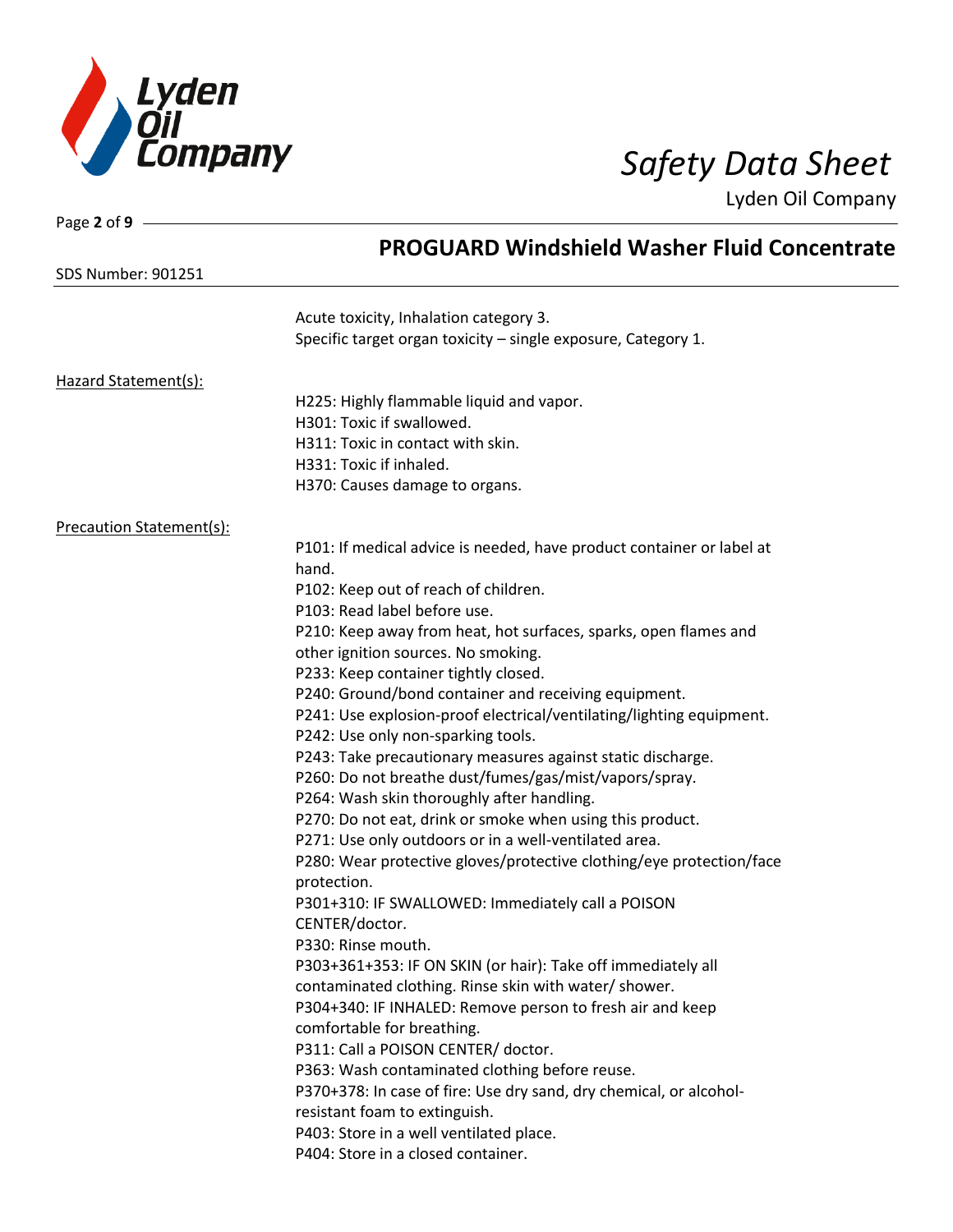

Page **3** of **9**

# **PROGUARD Windshield Washer Fluid Concentrate**

SDS Number: 901251

P405: Store locked up. P501: Dispose of contents/container in accordance with local/regional/national/international regulation.

## Other Hazard Statement(s):

-NFPA Ratings: Health  $= 1$  $Fire = 3$ Reactivity  $= 0$ 

## **3 COMPOSITION** / INFORMATION ON INGREDIENTS

Ingredients:

*Mixture of the substances listed below with nonhazardous additions.*

| <b>Chemical Name</b> | <b>CAS Number</b> | Percentage |
|----------------------|-------------------|------------|
| Methanol             | 7-56-             | 90-100     |

*\*Any concentration shown as a range is to protect confidentiality or is due to batch variation.*

**4** FIRST AID MEASURES

### Description of First Aid Measures:

Inhalation:

Remove victim to fresh air and keep at rest in a position comfortable for breathing. If the victim has difficulty breathing or tightness of the chest, is dizzy, vomiting or unresponsive, give oxygen with rescue breathing or CPR as required and transport to the nearest medical facility.

Skin Contact:

Flush skin with water, wash with soap and water. Remove contaminated clothing. Do not reuse clothing until cleaned. If material is injected under the skin, transport to the nearest medical facility for additional treatment.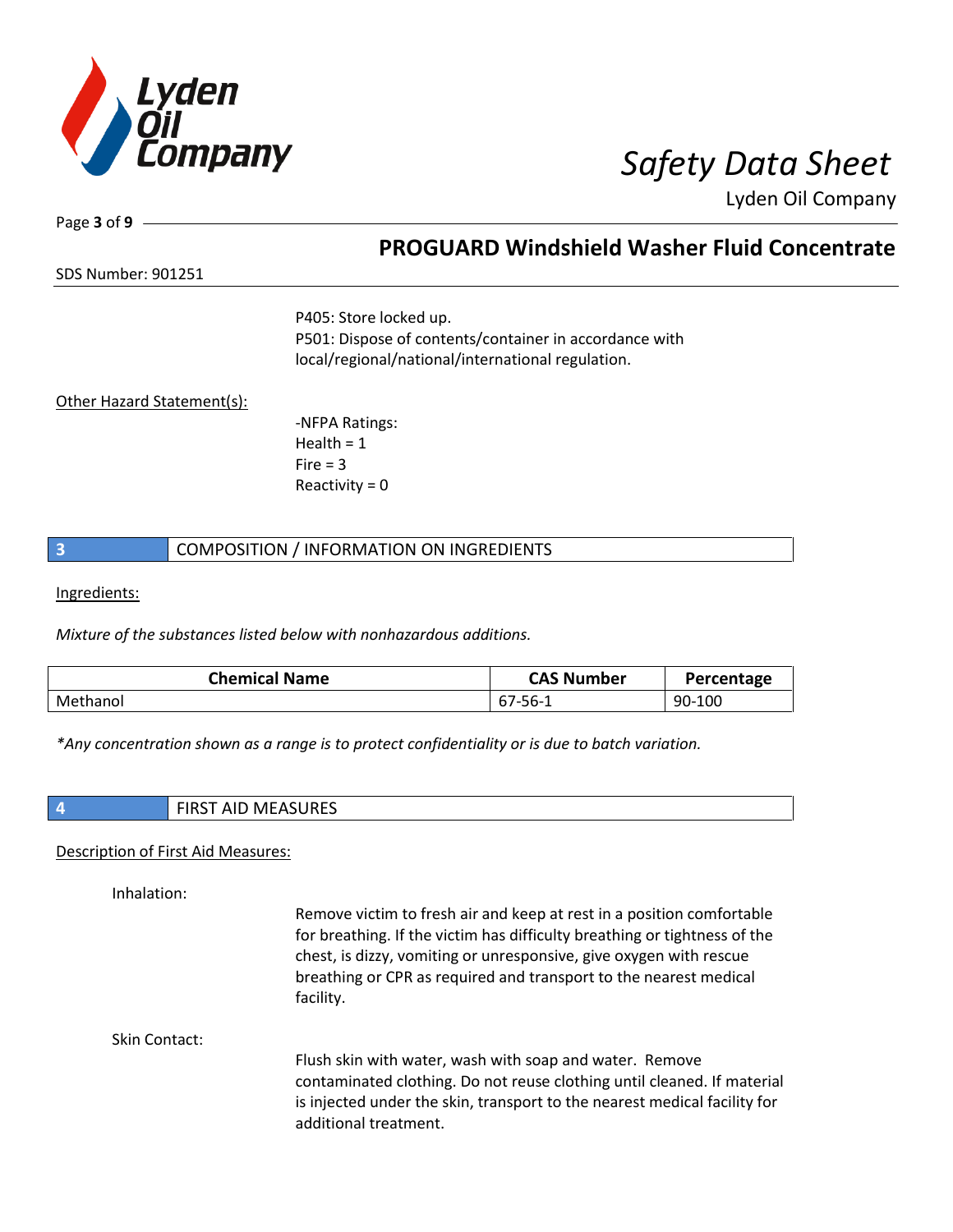

Page **4** of **9**

Lyden Oil Company

| <b>SDS Number: 901251</b>                     | <b>PROGUARD Windshield Washer Fluid Concentrate</b>                                                                                                                                          |
|-----------------------------------------------|----------------------------------------------------------------------------------------------------------------------------------------------------------------------------------------------|
| Eye Contact:                                  | Can cause irritation to eyes. Rinse opened eye for at least 15 minutes<br>under running water. If symptoms persist, consult medical attention.                                               |
| Ingestion:                                    | Call a poison center or physician. Wash out mouth with water.<br>Remove victim to fresh air and keep at rest in a position comfortable<br>for breathing. DO NOT induce vomiting.             |
| Symptoms and Effects, both acute and delayed: | Can cause irritation to eyes and mucous<br>membranes. Sore throat, shortness of breath,<br>coughing and congestion. Skin irritation, itching,<br>dermatitis. Irritation to mucous membranes. |
| <b>Recommended Actions:</b>                   | Treat symptomatically. Call a doctor or poison<br>control center for guidance.                                                                                                               |
| 5                                             | FIRE FIGHTING MEASURES                                                                                                                                                                       |
| Recommended Fire-Extinguishing Equipment:     | Use dry powder, foam, or carbon dioxide fire<br>extinguishers. Water spray may be used for larger<br>fires.                                                                                  |
| Possible Hazards During a Fire:               | Hazardous combustion products may include<br>carbon oxides.                                                                                                                                  |
| Recommendations to Firefighters:              | Proper protective equipment including breathing<br>apparatus.                                                                                                                                |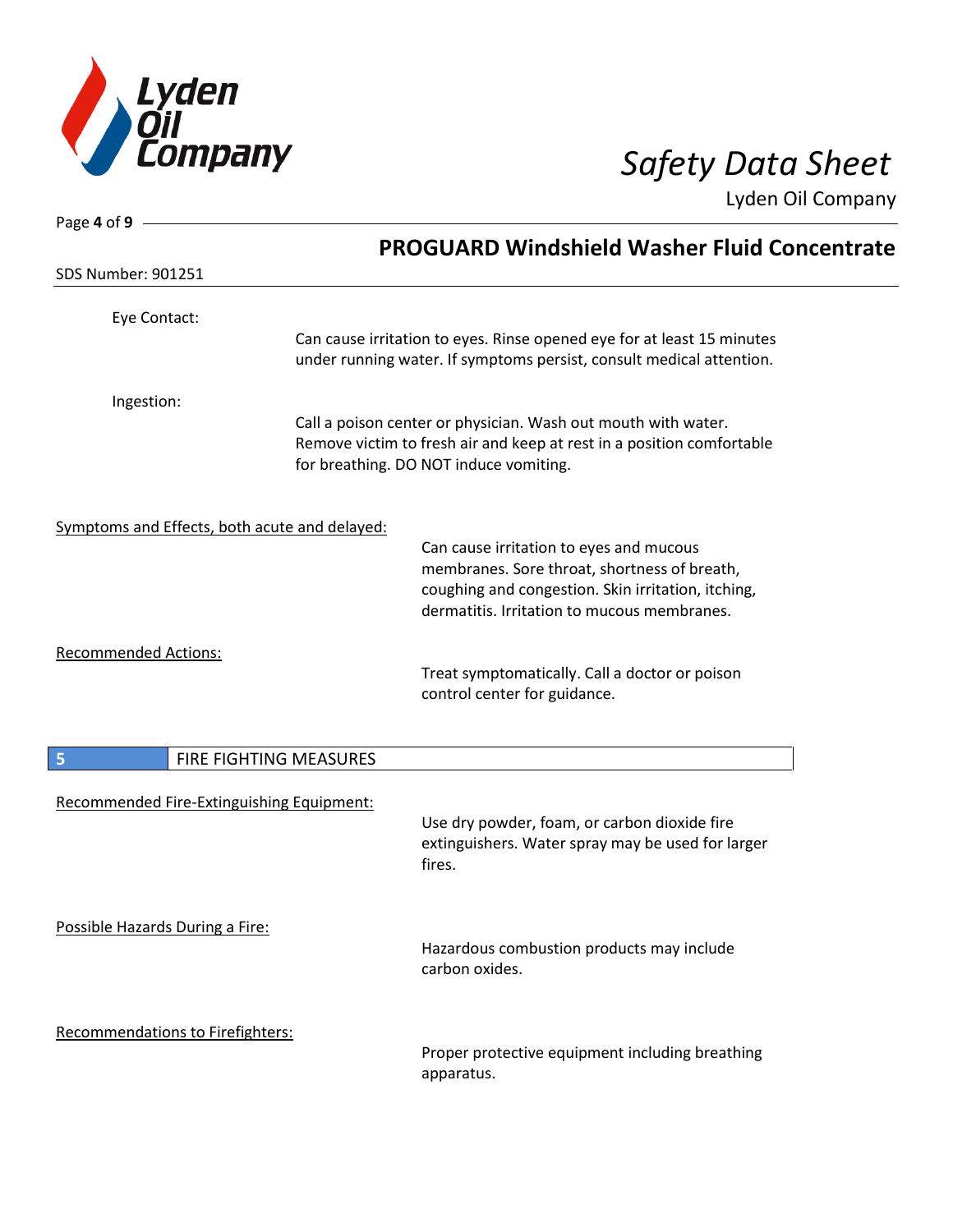

**PROGUARD Windshield Washer Fluid Concentrate**

Lyden Oil Company

SDS Number: 901251

Page **5** of **9**

| $6\phantom{1}6$                   | <b>ACCIDENTAL RELEASE MEASURES</b> |                                                                        |
|-----------------------------------|------------------------------------|------------------------------------------------------------------------|
|                                   |                                    |                                                                        |
| <b>Personal Precautions:</b>      |                                    |                                                                        |
|                                   |                                    | Avoid contact with skin, eyes, and clothing.                           |
|                                   |                                    | Keep away from sources of ignition, direct sunlight,<br>and high heat. |
| <b>Emergency Procedures:</b>      |                                    |                                                                        |
|                                   |                                    | Contain spilled material, collect in suitable and                      |
|                                   |                                    | properly labled containers.                                            |
| <b>Environmental Precautions:</b> |                                    |                                                                        |
|                                   |                                    | Do not allow to reach sewage system or any water                       |
|                                   |                                    | course.                                                                |
|                                   |                                    | Do not allow to enter ground waters.                                   |
| <b>Cleanup Procedures:</b>        |                                    |                                                                        |
|                                   |                                    | Pick up excess with inert absorbant material. Treat                    |
|                                   |                                    | contaminated absorbent same as spilled product.                        |
|                                   |                                    | Ventillate area of spill.                                              |
|                                   | <b>HANDLING AND STORAGE</b>        |                                                                        |
|                                   |                                    |                                                                        |
| <b>Handling Precautions:</b>      |                                    |                                                                        |
|                                   |                                    | Handle with care and avoid spillage on the floor.                      |
|                                   |                                    | Do not cut, weld, drill, grind, braze, or solder                       |
|                                   |                                    | container.                                                             |

Storage Requirements:

 $\overline{\phantom{a}}$ 

Keep container tightly sealed. Keep away from sources of ignition and heat.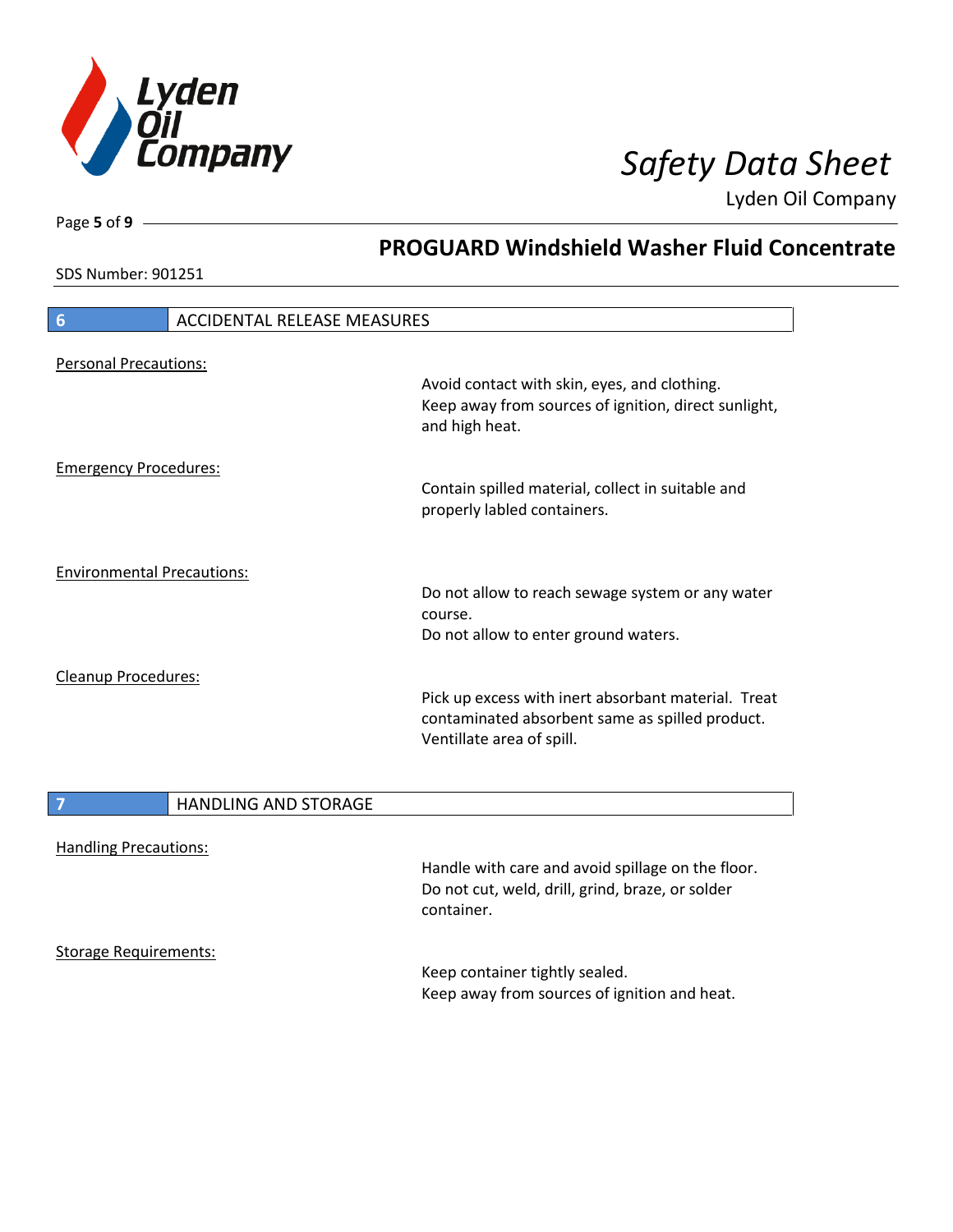

Page **6** of **9**

# **PROGUARD Windshield Washer Fluid Concentrate**

SDS Number: 901251

# **8** EXPOSURE CONTROLS / PERSONAL PROTECTION

Exposure Limits:

-67-56-1 Methanol (90-100%):

ACGIH TWA – 200 ppm ACGIH STEL – 250 ppm OSHA TWA  $-$  260 mg/m<sup>3</sup>

Engineering Controls:

All ventilation should be designed in accordance with OSHA standard (29 CFR 1910.94).

Personal Protective Equipment:

Wash hands before breaks and at the end of work. Use safety glasses and gloves.

**9 PHYSICAL AND CHEMICAL PROPERTIES** 

| Color:                        | Clear or Blue                 |
|-------------------------------|-------------------------------|
| <b>Physical State:</b>        | Liquid                        |
| Odor:                         | Alcohol                       |
| Odor Threshold:               | Data not available            |
| pH:                           | Data not available            |
| <b>Melting Point:</b>         | $-144^{\circ}$ F              |
| <b>Boiling Point:</b>         | Data not available            |
| <b>Boiling Range:</b>         | Data not available            |
| Flash Point:                  | $57^{\circ}$ F                |
| <b>Evaporation Rate:</b>      | 5.9 (where Butyl Acetate - 1) |
| Flammability:                 | Data not available            |
| Flammability Limits:          | Data not available            |
| Vapor Pressure:               | 128 hPa at 20° C              |
| Vapor Density:                | $1.11 (Air = 1)$              |
| <b>Relative Density:</b>      | $0.85$ (where water = 1)      |
| Solubilities:                 | Completely soluble in water   |
| <b>Partition Coefficient:</b> | Data not available            |
| Auto-Ignition Temperature:    | Data not available            |
| Decomposition Temperature:    | Data not available            |
| Viscosity:                    | Data not available            |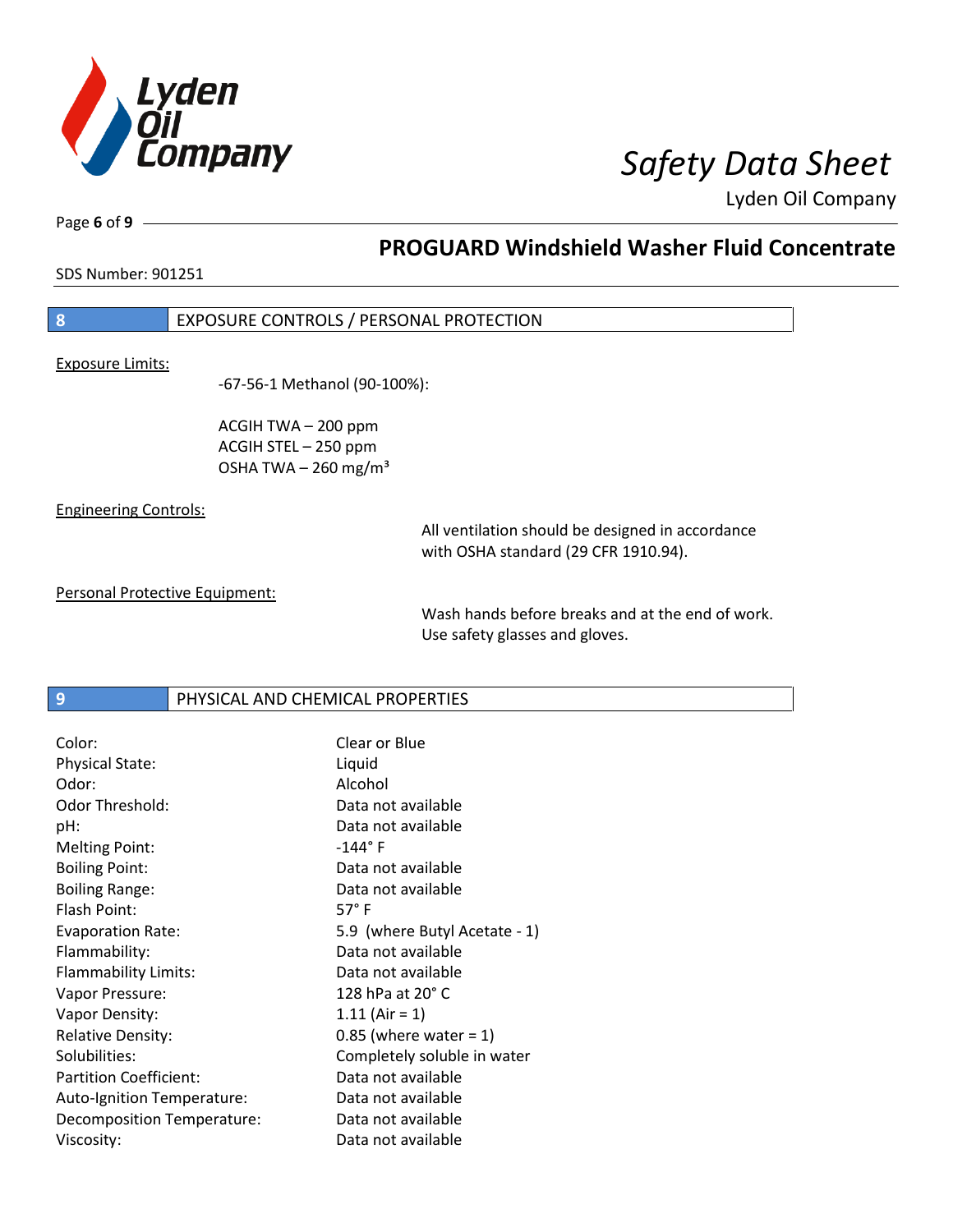

**PROGUARD Windshield Washer Fluid Concentrate**

Lyden Oil Company

SDS Number: 901251

Page **7** of **9**

| STABILITY AND REACTIVITY |                                                                                                                  |
|--------------------------|------------------------------------------------------------------------------------------------------------------|
|                          | Stable under normal conditions.                                                                                  |
|                          | Not reactive under normal conditions.                                                                            |
|                          | Elevated temperatures, sparks, open flame, and<br>direct sunlight.                                               |
|                          | No known hazardous reactions.                                                                                    |
|                          | Strong oxidizers, strong acids, and strong bases.                                                                |
|                          | Oxides of carbon, and hydrogen.                                                                                  |
|                          | <b>Conditions to Avoid:</b><br><b>Hazardous Reactions:</b><br>Incompatible Materials:<br>Decomposition Products: |

|  | <b>TOXICOLOGICAL INFORMATION</b> |
|--|----------------------------------|
|--|----------------------------------|

### Routes of Exposure:

Skin and eye contact are the primary routes of exposure although exposure may occur following accidental ingestion.

Exposure Effects:

Repeated skin contact may cause dermatitis. Exposure to eyes may cause redness and blurred vision. Harmful if swallowed, may cause burns to mouth and esophagus.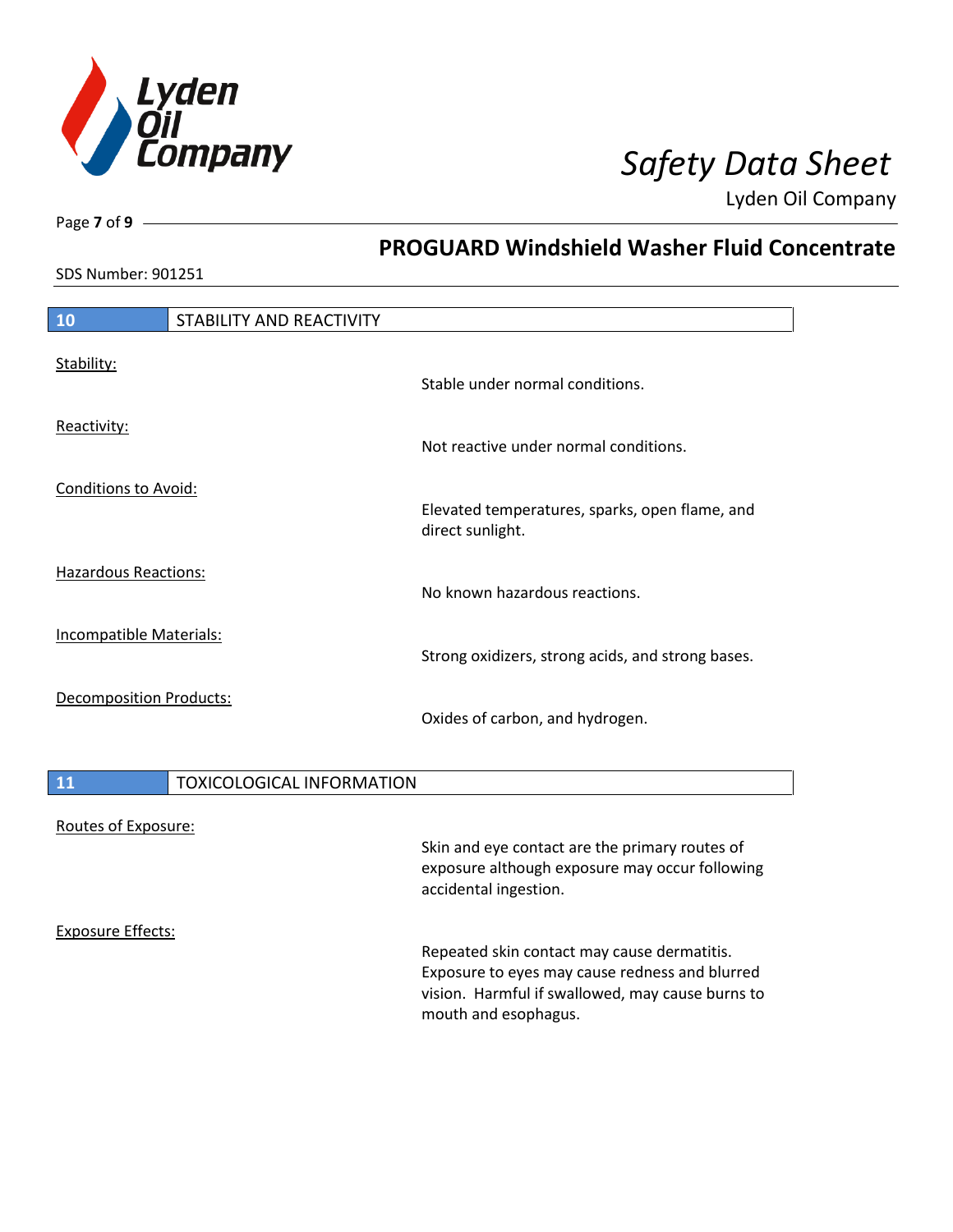

Page **8** of **9**

Lyden Oil Company

**PROGUARD Windshield Washer Fluid Concentrate** SDS Number: 901251 Measures of Toxicity: Component Acute Toxicity Estimates: Methanol: Oral LD50: 7300 mg/kg (rat) Dermal LD50: 15800 mg/kg Inhalative LC50: 87.5 mg/l (6 hours) (rat) Carcinogenic/Mutagenic Precautions: Non-carcinogenic and not expected to be mutagentic. **12** ECOLOGICAL INFORMATION Ecological Precautions: Avoid exposing to the environment. Ecological Effects: No specific environmental or aquatic data available. **13** DISPOSAL CONSIDERATIONS Disposal Methods: Dispose of waste material in accordance with all local, state, and federal requirements. Disposal Containers: Use properly approved container for disposal. Special Precautions: Do not flush to surface waters or drains. **14** TRANSPORT INFORMATION

UN Number: UN 1993

UN Shipping Name: Flammable Liquids, N.O.S. (Methanol)